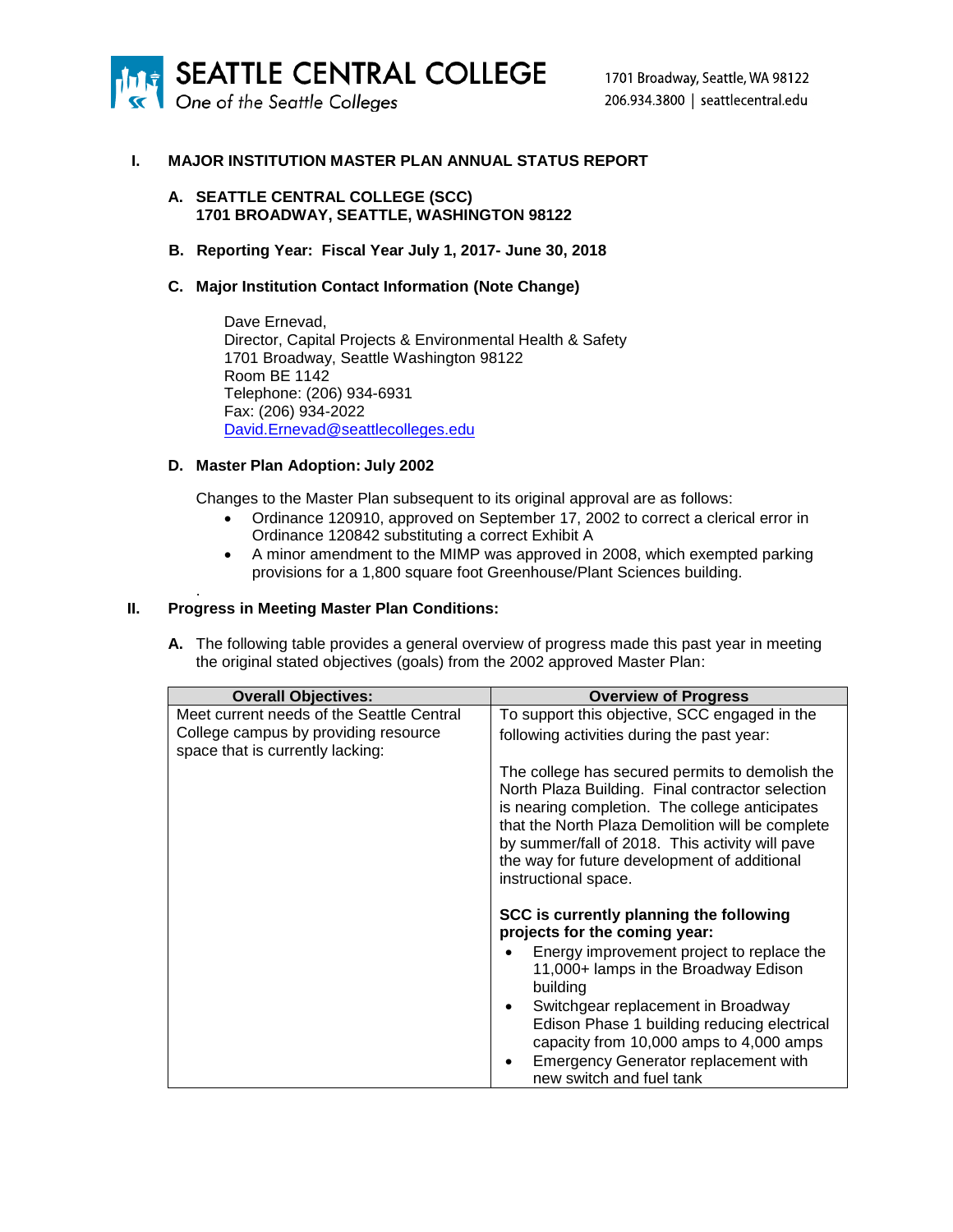|                                                                                                                                                       | New Heat pump from Edison building high<br>$\bullet$<br>efficiency heating<br>Building envelop sealing for energy<br>$\bullet$<br>efficiency<br>New 72 Kw solar array on the Broadway<br>$\bullet$<br>Edison phase 2 penthouse roof<br>Canopy replacement at the Fine Arts<br>$\bullet$<br>Egyptian theater<br>Library study room expansion project to<br>$\bullet$<br>enclose the exterior patio for interior library<br>use<br>Elevator Modernization project to refurbish<br>Elevator 7                                                                                  |
|-------------------------------------------------------------------------------------------------------------------------------------------------------|-----------------------------------------------------------------------------------------------------------------------------------------------------------------------------------------------------------------------------------------------------------------------------------------------------------------------------------------------------------------------------------------------------------------------------------------------------------------------------------------------------------------------------------------------------------------------------|
|                                                                                                                                                       | SCC has the following projects under<br>construction or recently completed:<br>Edison Flood restoration project<br>$\bullet$<br>MAC Pool infill and mechanical demo<br>$\bullet$<br>MAC canopy replacement and door repair<br>$\bullet$<br>Third floor restroom renovation to include an<br>11 stall "All-Gender" style bathroom.<br><b>Basic Studies Transition Center</b><br>٠<br>CCTV security system for Fine Arts and<br>Seattle Vocational Institute<br>Major HVAC repairs to Fine Arts and Seattle<br><b>Vocational Institute</b>                                    |
| Provide additional parking to decrease<br>existing parking deficits                                                                                   | During the past year, SCC did not take any<br>actions to provide additional parking on campus.<br>However, the college continues to manage its<br>parking challenges through its commuter trip<br>reduction plan.<br>The college is currently working with the City of<br>Seattle to determine if the requirements for<br>additional parking can be modified or removed<br>from the MIMP through a Minor Amendment.<br>The goal would be to coordinate the plan with<br>Seattle Municipal Code SMC23.54.016                                                                 |
| Provide technology opportunities and help<br>to remove student time/place barriers<br>Provide more flexible and competency-<br>based courses/programs | SCC continues to support this objective through<br>its many IT applications and its e-learning<br>programs.<br>SCC has continued to evaluate course offerings<br>to ensure that this goal is met. Faculty members<br>have the ability to submit new course offerings<br>via an electronic system. Submissions<br>automatically flow to various individuals and<br>committees for review and approval. The on-line<br>review and approval process has dramatically<br>reduced the time from submission to final<br>approval and ultimate course availability to<br>students. |
| Develop closer partnerships with business,<br>industry, community, K-12 and other<br>educational institutions                                         | Over the past year, SCC has continued to be<br>actively involved in building partnerships.                                                                                                                                                                                                                                                                                                                                                                                                                                                                                  |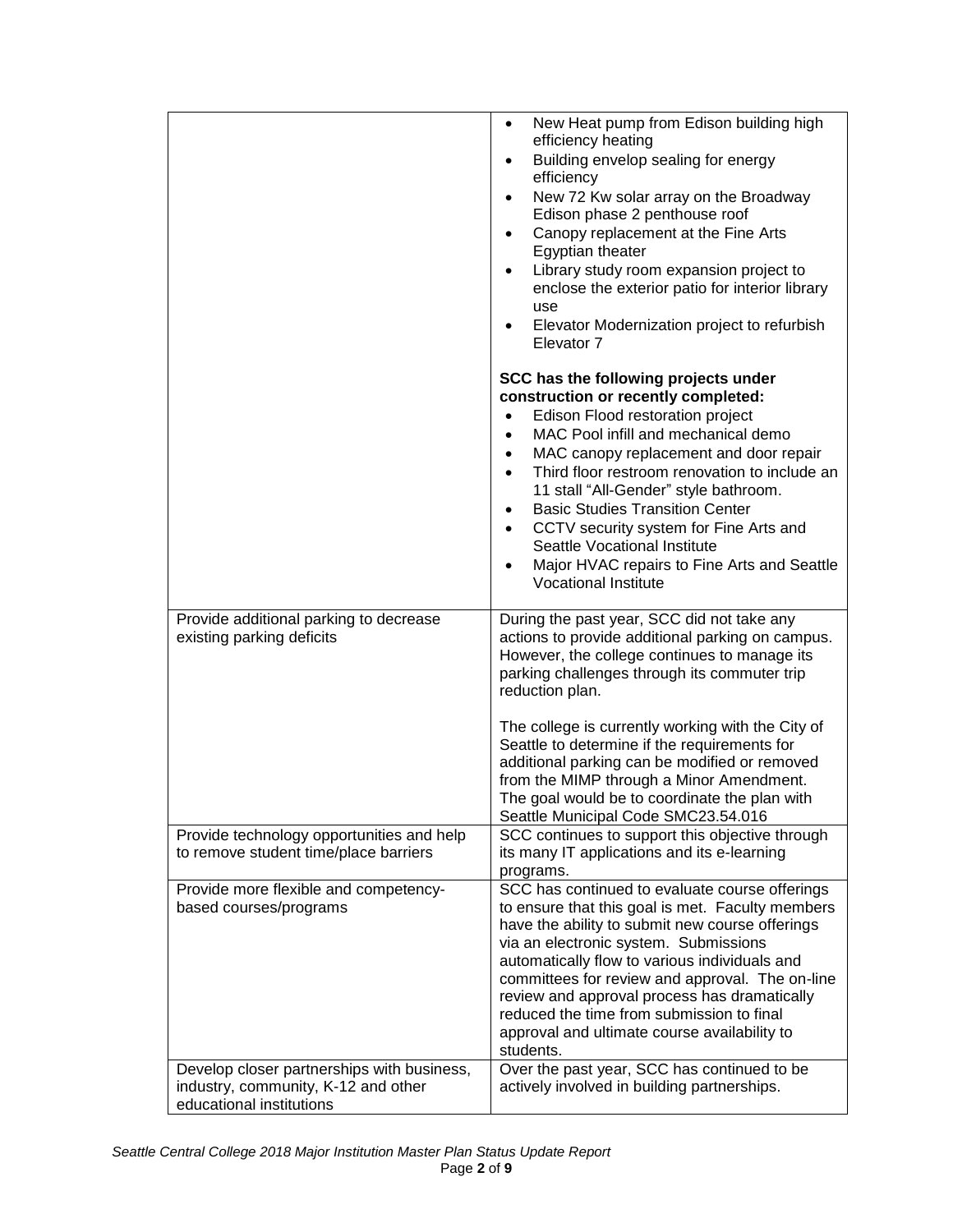|                                       | Among others, SCC has representatives on the<br>following:                                                                                                                                                               |
|---------------------------------------|--------------------------------------------------------------------------------------------------------------------------------------------------------------------------------------------------------------------------|
|                                       | The Capitol Hill Chamber of Commerce<br>$\bullet$                                                                                                                                                                        |
|                                       | <b>Board</b><br>The Capitol Hill Eco District Committee<br>$\bullet$<br>The Capitol Hill Champion Steering<br>$\bullet$<br>Committee                                                                                     |
|                                       | The Capitol Hill Business Improvement<br>$\bullet$<br>Association                                                                                                                                                        |
|                                       | The Broadway Improvement Association<br>$\bullet$<br>One Center City-a collaboration between<br>$\bullet$                                                                                                                |
|                                       | the Downtown Seattle Association, SDOT,<br>King County Metro, and Sound Transit to<br>develop a comprehensive, 30-year plan for<br>how people will commute to, from and within                                           |
|                                       | Seattle's downtown neighborhoods<br>Seattle Major Institutions Group<br>$\bullet$                                                                                                                                        |
|                                       | Seattle Art Museum Board of Directors<br>$\bullet$                                                                                                                                                                       |
|                                       | Alliance for Education Board of Directors<br>$\bullet$<br>NWAPPA - a physical plant administrators<br>$\bullet$<br>group that provides ties to Seattle University,<br>University of Washington and K-12<br>institutions. |
|                                       | SCC representatives also participate in local and<br>regional groups who are committed to ensuring<br>that all of our residents are healthy, happy and<br>well-educated:                                                 |
|                                       | Downtown Seattle Association (DSA)<br>Seattle Chamber of Commerce<br>$\bullet$<br>Seattle College Access Network (SCAN)<br>$\bullet$<br>The Road Map Project<br>$\bullet$                                                |
|                                       | SCC continues to develop relationships in<br>conjunction with its allied health programs in the<br>Pacific Tower and on its main campus on Capitol<br>Hill. These include:                                               |
|                                       | College Access Now (CAN)<br>$\bullet$                                                                                                                                                                                    |
|                                       | Neighborhood House<br>Seattle Education Access (SEA)<br>$\bullet$                                                                                                                                                        |
|                                       | City Light (student bill mitigation)<br>$\bullet$<br><b>Pacific Tower Partners</b>                                                                                                                                       |
|                                       | $\bullet$<br>NeighborCare                                                                                                                                                                                                |
|                                       | FareStart<br>$\bullet$                                                                                                                                                                                                   |
|                                       | <b>College Success Foundation</b><br>$\bullet$<br><b>Pacific Medical Centers</b><br>$\bullet$                                                                                                                            |
| <b>Specific Objectives:</b>           | <b>Overview of Progress</b>                                                                                                                                                                                              |
| Decentralize technology/computer labs | The use of technology and computer labs                                                                                                                                                                                  |
|                                       | continues to receive strong support.                                                                                                                                                                                     |
|                                       | Hardware/software support and IT security for                                                                                                                                                                            |
|                                       | the labs are centralized for efficiency and to<br>assure consistent service. Scheduling of about                                                                                                                         |
|                                       |                                                                                                                                                                                                                          |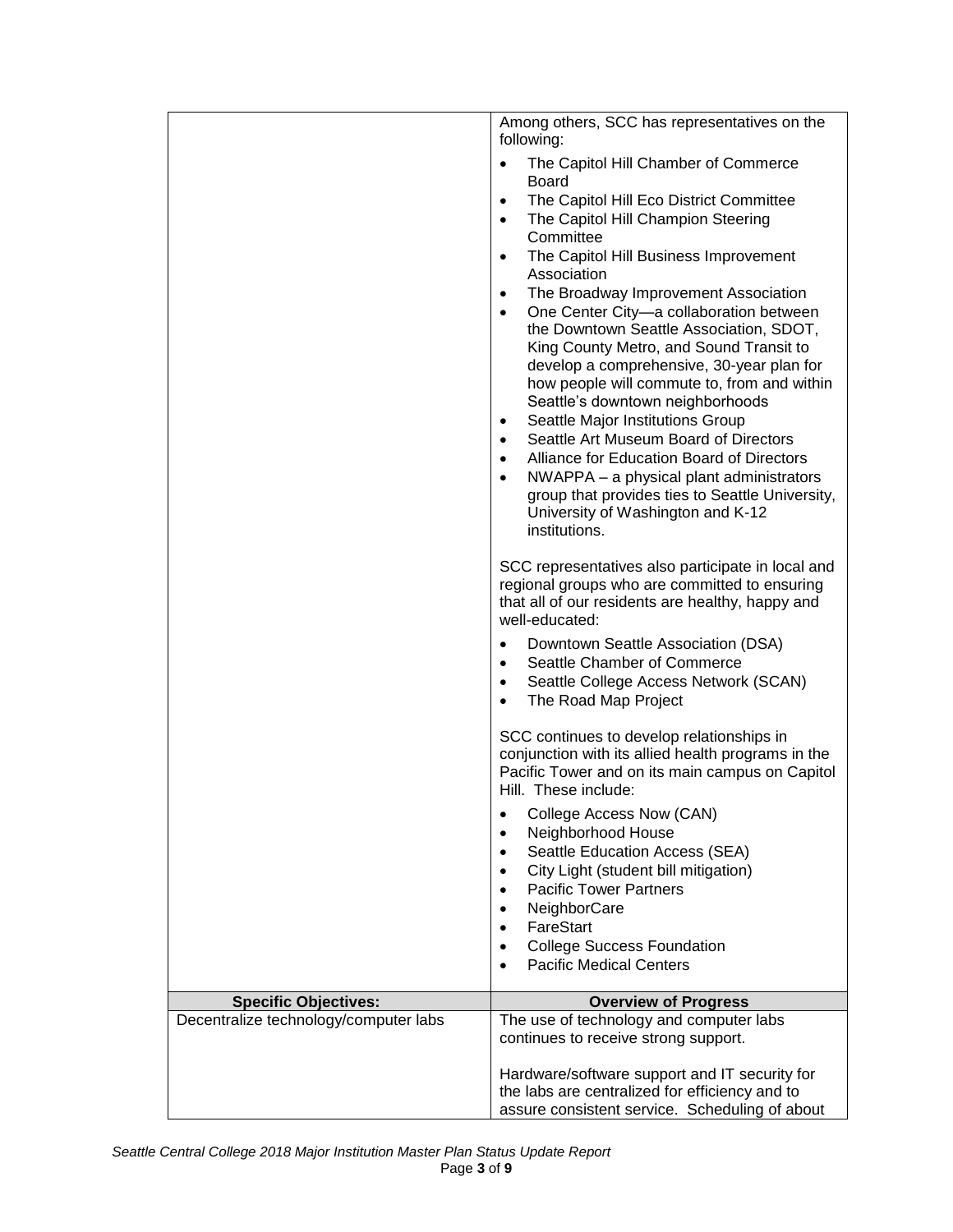|                                                                                                                                                                                            | half the labs, and instructional software<br>decisions, are decentralized to promote flexibility<br>and to meet faculty/student needs.                                                                                                                                                                                               |
|--------------------------------------------------------------------------------------------------------------------------------------------------------------------------------------------|--------------------------------------------------------------------------------------------------------------------------------------------------------------------------------------------------------------------------------------------------------------------------------------------------------------------------------------|
| Provide space for multi-media<br>communications                                                                                                                                            | SCC continues to support multi-media<br>capabilities. Most of the classrooms have multi-<br>media equipment installed. Many of the<br>conference rooms also have multi-media<br>presentation capability with a few conference<br>rooms also having remote video conferencing<br>capability.                                          |
|                                                                                                                                                                                            | As a matter of routine, a portion of the multi-<br>media and communications equipment is<br>updated each year to keep pace with changing<br>technology advancements.                                                                                                                                                                 |
| Create a broad performing arts center                                                                                                                                                      | SCC continues to develop programs in support<br>of this objective. Utilization of the Broadway<br>Performance Hall, the Erickson Theater, and the<br>Fine Arts buildings will continue to evolve over<br>time. The college has continued to have<br>conversations regarding the formation of an "Arts"<br>District" on Capitol Hill. |
| Integrate related nearby initiatives (RTA<br>transit station, parking, neighborhood plans,<br>reservoir cover, Bobby Morris playfields,<br>business district improvement, and<br>housing). | SCC did not take any further action over the past<br>year relative to the items listed in this objective.<br>However, SCC is working to finalize negotiations<br>with Sound Transit regarding acquiring Site-D.<br>Discussions include potential for student,<br>affordable, and or workforce housing.                               |
| Explore partnerships with the City and<br>private interests for mutually beneficial<br>projects, given state funding uncertainty and<br>shifts                                             | SCC continued to explore potential partnerships<br>with various developers in regard to the<br>acquisition and development of Sound Transit<br>TOD Site D."                                                                                                                                                                          |
|                                                                                                                                                                                            | SCC is collaborating with Seattle City Light, the<br>Washington State Department of Commerce,<br>and McKinstry to install a 72KW Photo Voltaic<br>System on the roof of the Broadway Edison<br>Building.                                                                                                                             |
| Address community access to facilities after<br>hours and operational concerns                                                                                                             | In order to address reductions in operational<br>funding, the college recently returned to less<br>than 24 X 7 security coverage. This reduction<br>led to "mothballing" of the emergency call station<br>system around campus.                                                                                                      |
|                                                                                                                                                                                            | The emergency call stations in the Fine Arts<br>Building (one in entry lobby and one on 4 <sup>th</sup> floor<br>lobby) remain active. CCTV camera coverage<br>was not impacted by these changes.                                                                                                                                    |
| Create a new facility at the north end of the<br>campus that can function separately                                                                                                       | SCC remains in negotiations with Sound Transit<br>to purchase "Site-D", located just north of the<br>SCC property line. Such a purchase would<br>support this objective.                                                                                                                                                             |
|                                                                                                                                                                                            | The college has secured permits to demolish the<br>North Plaza Building. Final contractor selection<br>is nearing completion. The college anticipates                                                                                                                                                                                |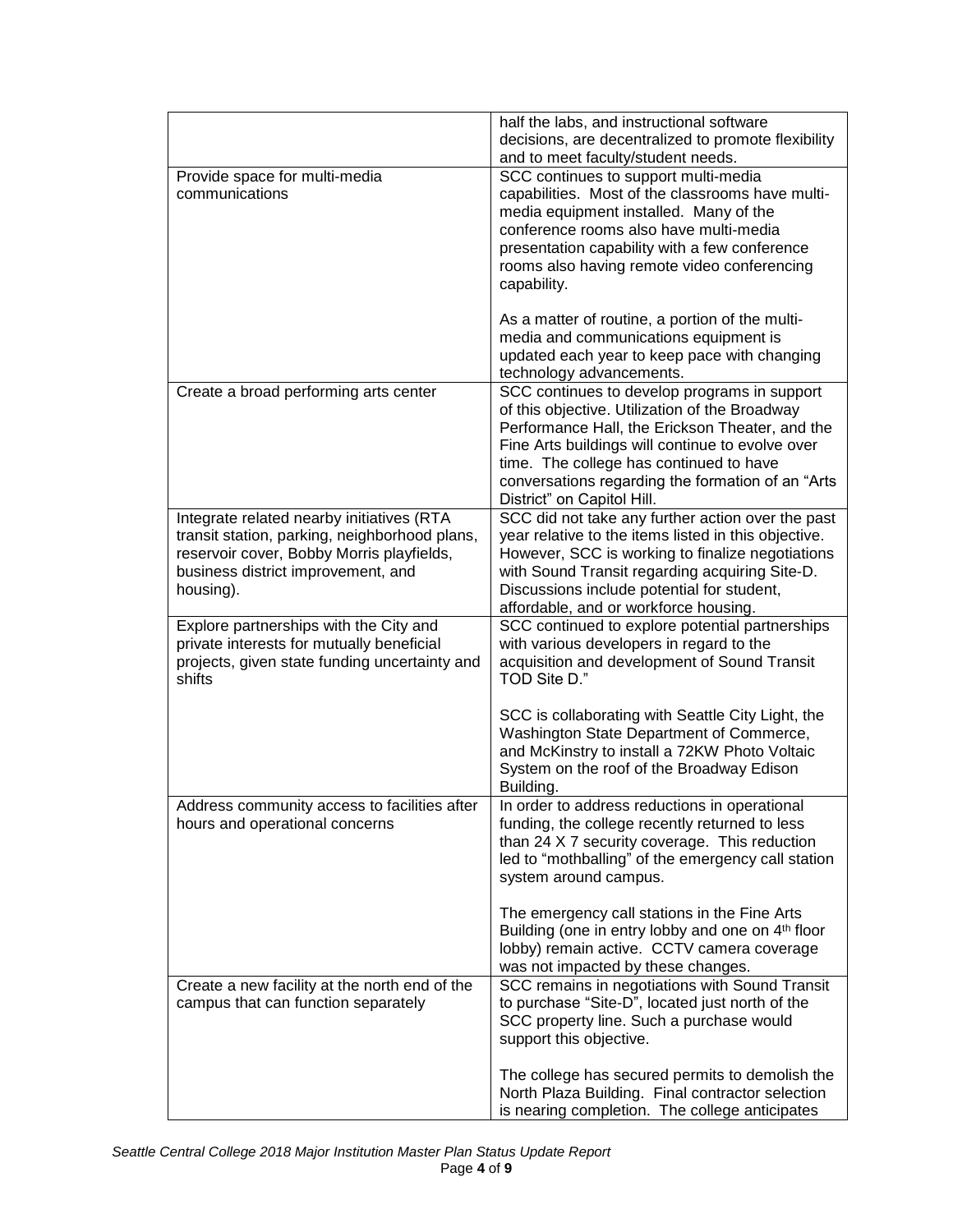|                                                                                                                                                                                                 | that the North Plaza Demolition will be complete<br>by summer/fall of 2018.                                                                                                                                                                                                                                                                         |
|-------------------------------------------------------------------------------------------------------------------------------------------------------------------------------------------------|-----------------------------------------------------------------------------------------------------------------------------------------------------------------------------------------------------------------------------------------------------------------------------------------------------------------------------------------------------|
|                                                                                                                                                                                                 | This is a first step toward creating space for the<br>new facility.                                                                                                                                                                                                                                                                                 |
| Comprehensively resolve parking needs<br>and transportation management                                                                                                                          | Over the past year, SCC sustained its efforts to<br>manage its parking and transportation<br>challenges through strong support of its<br>Transportation Management Plan.                                                                                                                                                                            |
|                                                                                                                                                                                                 | The college is currently working with the City of<br>Seattle to determine if the requirements for<br>additional parking can be modified or removed<br>from the MIMP through a Minor Amendment.<br>The goal would be to coordinate the plan with<br>Seattle Municipal Code SMC23.54.016                                                              |
| Provide parking for oversize vehicles<br>(buses, vans, and service trucks)                                                                                                                      | SCC made no changes relative to this objective<br>during the past year. Demand for oversize<br>parking has been minimal and SCC has been<br>able to accommodate the few requests in the<br>north parking lot.                                                                                                                                       |
| <b>Further Objectives:</b>                                                                                                                                                                      | <b>Overview of Progress</b>                                                                                                                                                                                                                                                                                                                         |
| Continue to be a part of the local<br>community. More specifically, an objective is<br>to be generally consistent with the recently<br>adopted Pike/Pine and Capitol Hill<br>neighborhood plans | Over the past year, SCC has continued to be<br>actively involved in the community. It has<br>representatives serving on the following:<br>The Capitol Hill Chamber of Commerce<br>$\bullet$<br>Board<br>The Capitol Hill Eco District Steering<br>$\bullet$<br>Committee<br>The Champion Steering Committee<br>The Broadway Improvement Association |
| An objective of the master plan is to satisfy<br>the requirements of the Major Institutions<br>Policies and Land Use Code.                                                                      | SCC is a member of the Seattle Major<br>Institutions group and continues to be an active<br>participant on sub-committees of the group to<br>review and evaluate improvements to the<br>policies and codes.                                                                                                                                         |

**B.** The following table contains the recommended conditions for the Major Institution Master Plan entered by Anne Watanabe, Deputy Hearing Examiner on February 22, 2002. The table also provides a brief narrative statement about the progress SCC made towards compliance this past year.

| <b>Recommended Conditions</b>                | <b>Compliance Progress</b>                                                            |
|----------------------------------------------|---------------------------------------------------------------------------------------|
| 1. The Seattle Central College Major         | SCC has made no changes in MIMP boundary                                              |
| Institution Master Plan boundary shall be    | during the past year, consequently this condition                                     |
| expanded to include all areas south of E.    | remains under "full compliance". Changes to the                                       |
| Pine St., which they currently own (to       | boundary may be proposed during submission of<br>a new Major Institution Master Plan. |
| include the South Annex, the Masonic         |                                                                                       |
| Temple, and Motor Pool lot Broadway E.).     | Although it remained a topic of frequent                                              |
|                                              | discussion over the past year, the college did not                                    |
|                                              | actively pursue creation of a new MIMP.                                               |
| 2. Areas of Major Institution Overlay for    | This condition remains in "full compliance".                                          |
| SCC south of E. Pine St. shall be limited in | Future changes to the height limits would likely                                      |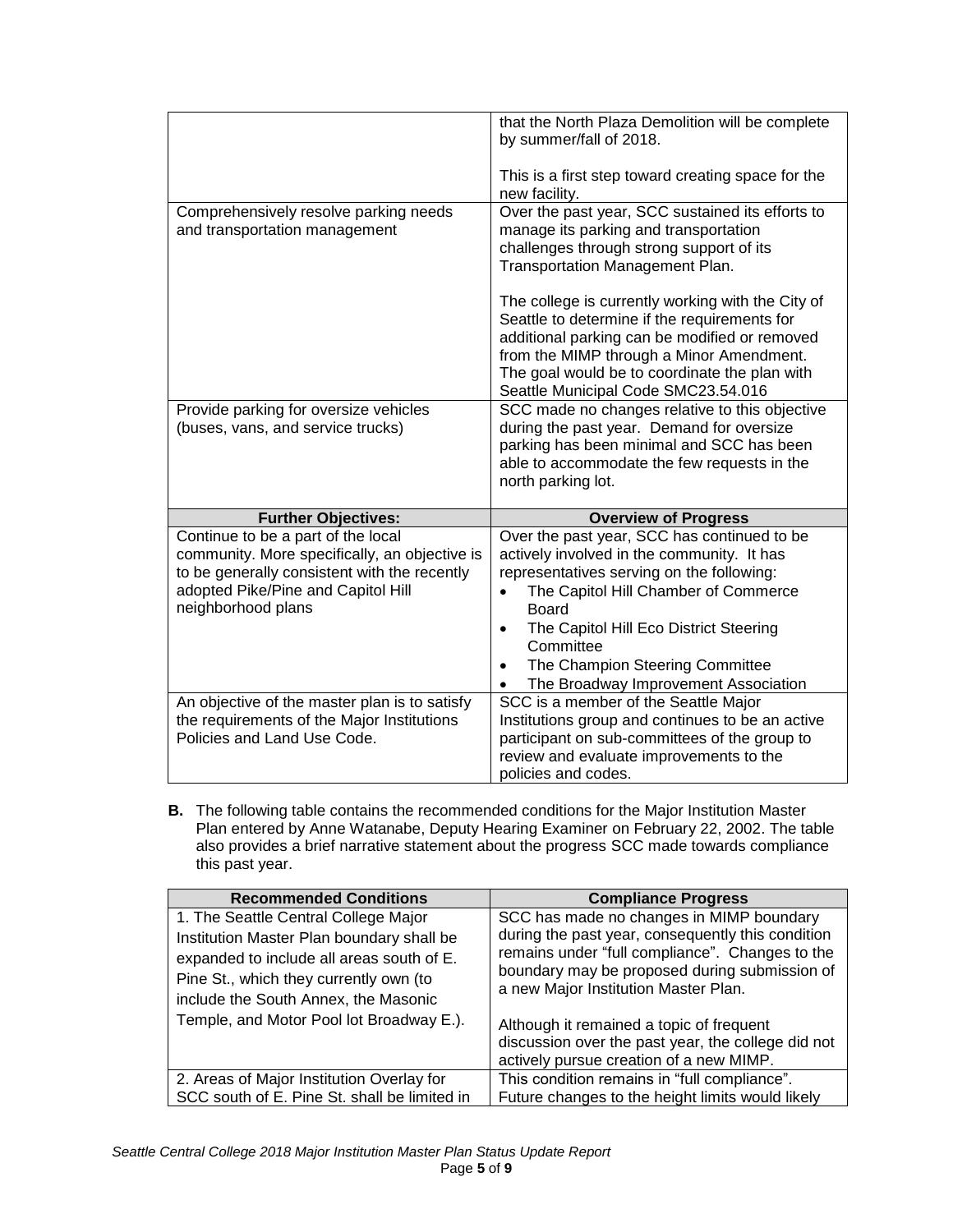| height to the 65-foot limit allowed in the<br>underlying zoning. If this height limit is<br>changed in the future so too should the<br>potential height of SCC development in the<br>area.                                                                                                                                                                                                                                                                                                                                                                                                                                                                                                                                                                                        | be reviewed for potential inclusion should the<br>college move forward with a new Major Institution<br>Master Plan.                                                                                                                                                                                                                 |
|-----------------------------------------------------------------------------------------------------------------------------------------------------------------------------------------------------------------------------------------------------------------------------------------------------------------------------------------------------------------------------------------------------------------------------------------------------------------------------------------------------------------------------------------------------------------------------------------------------------------------------------------------------------------------------------------------------------------------------------------------------------------------------------|-------------------------------------------------------------------------------------------------------------------------------------------------------------------------------------------------------------------------------------------------------------------------------------------------------------------------------------|
| 3. Landscaping shall be incorporated into<br>any areas along Harvard Ave. developed or<br>redeveloped by the College and shall be in<br>a form which complements both the<br>institution and neighboring residential areas.                                                                                                                                                                                                                                                                                                                                                                                                                                                                                                                                                       | This condition remains in "full compliance". SCC<br>performed no development or redevelopment<br>work along Harvard during the past year.                                                                                                                                                                                           |
| 4. At the time of the Master Use Permit<br>application for the development of the<br>proposed Technology Center, a traffic study<br>shall be conducted in consultation with the<br>SCC Standing Advisory Committee and<br>appropriate City of Seattle officials and a<br>vehicle access shall be designed and<br>conditioned in a way which both meets the<br>need of SCC and minimizes impacts to the<br>surrounding community.                                                                                                                                                                                                                                                                                                                                                  | This condition remains in "full compliance". SCC<br>did not perform any further work on the<br>previously proposed Technology Center. A<br>preliminary traffic study was conducted as part of<br>internal master planning work. Further studies<br>will likely be completed as development plans of<br>the north campus take place. |
| 5. SCC buildings south of E. Pine St. and<br>along Broadway north of the existing main<br>campus buildings shall be designed to fit<br>well with the commercial and pedestrian<br>context of the surrounding areas. To this<br>end, a human scale is to be developed at<br>sidewalk level. Buildings shall have a<br>commercial appearance, be close to the<br>sidewalks and have a high level of<br>transparency, with highly visible entries<br>directly accessible from the public sidewalk<br>realm. Materials used for windows, walls<br>and other elements and architectural<br>patterns (spacing of windows and support<br>columns and overall architectural styles)<br>shall be drawn from the context of<br>immediately surrounding area and from the<br>Pike/Pine area. | This condition remains in "full compliance".<br>Items of interest:<br>The Laughing Buddha Tattoo opened for<br>business at 1534 Broadway, Seattle, WA<br>98122<br>The demolition of the North Plaza<br>$\bullet$<br>Building is anticipated during the<br>spring/summer of 2018.                                                    |
| 6. Within the entire MIMP boundary, use<br>limitations, derived from underlying zoning<br>shall not apply to SCC buildings when they<br>are replaced by SCC uses (except as<br>required by SMC 23.69.008 or successor<br>sections). In all areas within the MIMP<br>(whether or not designated as pedestrian<br>zones) uses at the ground level, across<br>streets from commercial zones and adjacent<br>to surrounding streets shall, to the greatest<br>extent reasonably possible, be those of the<br>College which are most commercial or<br>customer service in nature such as, but not<br>limited to, reception, retail, food service, and<br>educational programs which are<br>commercial-like (i.e. cosmetology) or to<br>those uses which would be visually              | This condition remains in "full compliance".<br>During the past year, SCC performed no work<br>that would affect this condition.                                                                                                                                                                                                    |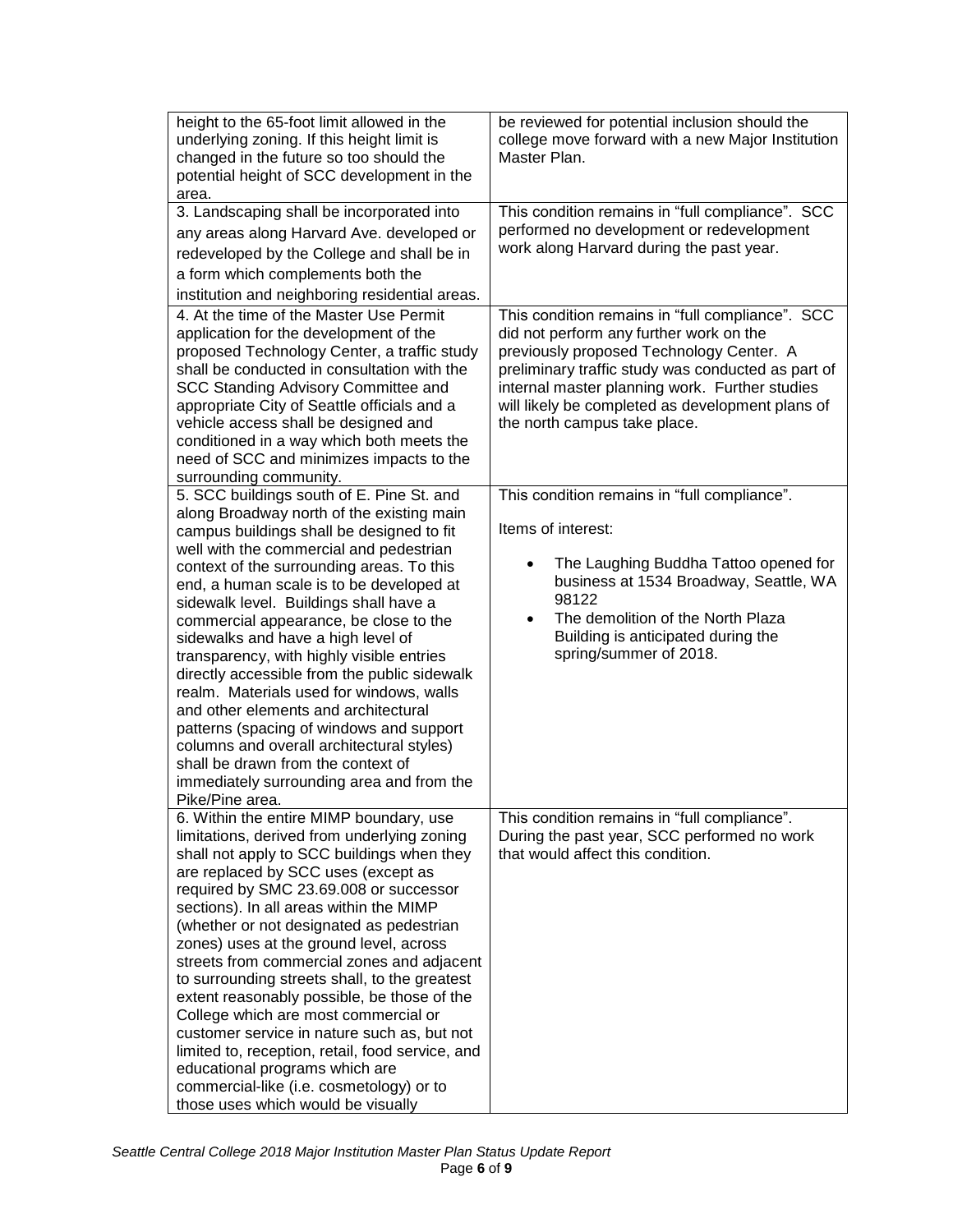| interesting from the public realm and are of<br>a kind where public observation would not<br>be harmful to the educational purpose<br>therein.                                                                                                                                                                                                                                                                                                          |                                                                                                                                                                                                                                                                                                                                                              |
|---------------------------------------------------------------------------------------------------------------------------------------------------------------------------------------------------------------------------------------------------------------------------------------------------------------------------------------------------------------------------------------------------------------------------------------------------------|--------------------------------------------------------------------------------------------------------------------------------------------------------------------------------------------------------------------------------------------------------------------------------------------------------------------------------------------------------------|
| 7. New development along Harvard Ave.<br>shall create a sidewalk environment along<br>Harvard Ave., which incorporates setbacks,<br>and landscaping designed to be compatible<br>with and to transition into the Mid-rise (MR)<br>residential zoning along the eastern side of<br>that street.                                                                                                                                                          | This condition remains in "full compliance".<br>During the past year, SCC performed no work<br>that affected this condition.                                                                                                                                                                                                                                 |
| 8. The mid-block pedestrian crossing<br>between Harvard Ave. and Broadway, at<br>the former E. Howell St. right-of-way, shall<br>remain available for general public use to<br>the greatest extent possible and consistent<br>with security and programmatic needs of<br>SCC.                                                                                                                                                                           | This condition remains in "full compliance".<br>During the past year, the mid-block pedestrian<br>crossing remained open and available for<br>general public use.<br>SCC will work with City Staff to mitigate impacts<br>that may occur during the planned demolition of<br>the North Plaza Building, which abuts the former<br>E. Howell St. right-of-way. |
| 9. New structures and additions shall be<br>designed with architectural measures to<br>minimize height, bulk and scale impacts on<br>surrounding properties to the greatest<br>extent practicable.                                                                                                                                                                                                                                                      | This condition remains in "full compliance".<br>During the past year, SCC did not build any new<br>structures or additions.                                                                                                                                                                                                                                  |
| 10. The MIMP shall be written to clearly<br>state that the Seattle Land Use Code<br>standards for structure setbacks on the<br>perimeter of an MIO District existing at the<br>time of development permit application are<br>intended to apply.                                                                                                                                                                                                         | This condition remains in "full compliance".<br>There were no amendments to the MIMP during<br>the past year.                                                                                                                                                                                                                                                |
| 11. The MIMP shall contain a provision that<br>nighttime lighting of all outdoor pedestrian<br>areas on the SCC campus, new, existing or<br>remodeled, shall be maintained at a level<br>consistent with that established for public<br>sidewalks in the regulations and practices of<br>the Seattle Transportation Department<br>("SeaTran"). That level, for sidewalks not<br>adjacent to roadways, is expressed at this<br>time as two foot candles. | The status of this condition is unknown. Lighting<br>level studies were not conducted during the past<br>year.                                                                                                                                                                                                                                               |
| 12. SCC shall preserve the historic<br>character of the north and west facades and<br>the lobby of the Masonic Temple building.                                                                                                                                                                                                                                                                                                                         | This condition remains in "full compliance" (the<br>college no longer refers to the building as the<br>"Masonic Temple"). During the past year, SCC<br>made no changes to the lobby or the north and<br>west facades of the "Fine Arts Building".                                                                                                            |
| 13. Upon remodel and/or expansion of the<br>existing parking garage, the college shall<br>retain existing and incorporate new<br>landscaping along street frontages.                                                                                                                                                                                                                                                                                    | This condition remains in "full compliance".<br>During the past year, SCC performed no<br>remodeling or expansion of the existing parking<br>garage.                                                                                                                                                                                                         |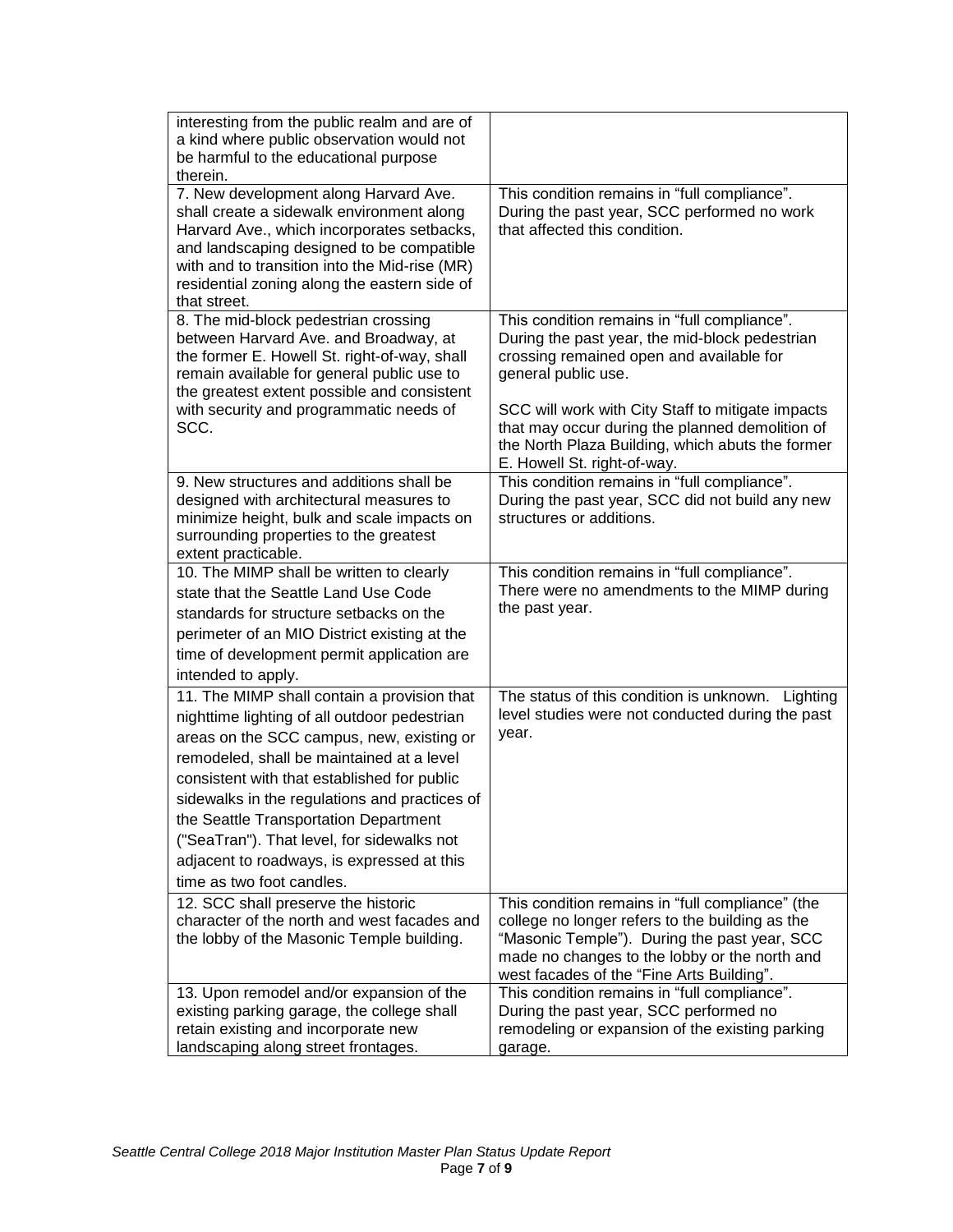# **III. Major Institution Development Activity Initiated or Under Construction Within the MIO Boundary During the Reporting Period.**

# **A. Development Activity Initiated or Under Construction (Non-Leased Activity)**

- 1. Energy improvement project to replace the 11,000+ lamps in the Broadway Edison building
- 2. Switchgear replacement in Broadway Edison Ph 1 building reducing electrical capacity from 10000 amps to 4000 amps
- 3. Emergency Generator replacement with new switch and fuel tank.
- 4. New Heat pump from Edison building high efficiency heating
- 5. Building envelop sealing for energy efficiency.
- 6. New 72 Kw solar array on the Broadway Edison phase 2 penthouse roof
- 7. Canopy replacement at the Fine Arts Egyptian theater
- 8. Library study room expansion project to enclose the exterior patio for interior library use.
- 9. Elevator Modernization project to refurbish Elevator 7
- 10. North Plaza Demolition
- 11. Edison Flood Restoration
- 12. Wood Technology
- **B. Major Institution Leasing Activity to Non- Major Institution Uses:** One new tenant was added during this past year. Laughing Buddha Tattoo now occupies the space previously occupied by the Dental Clinic in the South Annex.
- **IV.** Major Institution Development Activity Outside but within 2,500 Feet of MIO District Boundary:
	- **A.** For the 1997 1998 Report, Land and Building Ownership and Leasing Activity existing on December 31, 1996. **N/A -- No Changes for the 1997-1998 report.**
	- **B.** Land & Building Acquisition During the Reporting Period: **None**
	- **C.** Leasing Activity During the Reporting Period: Laughing Buddha Tattoo at 1534 Broadway, Seattle, WA 98122

# **V. Progress in Meeting Transportation Management Program (TMP)**

**A.** The following provides a general overview of progress made in achieving the goals and objectives contained in the TMP towards the reduction of single-occupant vehicle use by SCC employees, staff and/or students:

Seattle Central College continues to encourage all employees, staff, and students to commute utilizing modes of transportation other than driving alone. This objective is vital to reduce traffic congestion, decrease fuel consumption, and help to maintain/ improve air quality in the region. Results from the most recent CTR Employee survey, as well as a recent student survey, demonstrate the success of the program. SCC has succeeded in reducing its drive alone commuting rate among all CTR affected staff by over 8 percentage points compared to the rate submitted in the 2002 MIMP. In addition, the Drive Alone Rate for students is at a mere 13% of the entire student population. The "Vehicle Miles Traveled" rate has decreased more than 24% over the same period for employees. These statistics represent a significant improvement during the life of the MIMP and marks a considerable achievement by the SCC Transportation Coordinator's office.

**B.** There was one goal in the TMP submitted as part of the 2002 MIMP. Subsequent to that original submission, SCC has also tracked and made efforts to reduce total vehicle miles traveled. The following table provides a brief narrative statement about the progress SCC